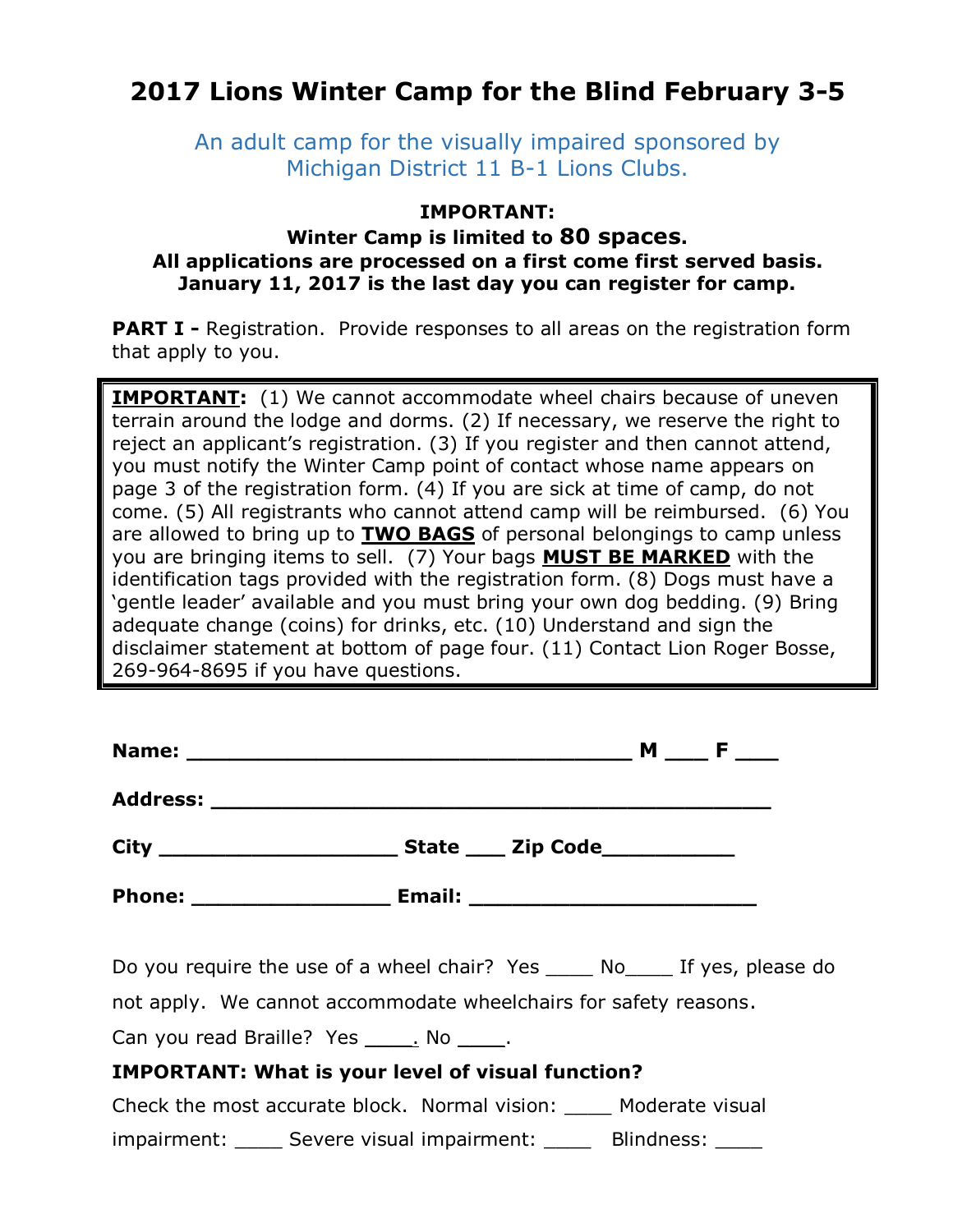# **2017 Winter Camp for the Blind - Individual Registration Form**

**Camper Name:**  $\blacksquare$ 

### **TRAVEL ARRANGEMENTS:**

If you will arrive and depart by **PRIVATE VEHICLE,** check here \_\_\_\_.

If you are arriving via commercial transportation, provide information below. Indicate times of arrival and departure. Be sure to check current bus or train schedules.

Bus \_\_\_\_ Arrive at: \_\_\_\_\_\_\_\_\_\_\_ Depart at: \_\_\_\_\_\_\_\_\_\_\_\_

Train \_\_\_\_ Arrive at: \_\_\_\_\_\_\_\_\_\_\_\_\_\_ Depart at: \_\_\_\_\_\_\_\_\_\_\_

### **PAYMENT INFORMATION:**

All funds must be received in advance of camp. **You cannot pay at camp.**

#### **The fee for each camper attending Winter Camp 2017 is \$45.00.**

Note: We can only accept checks or money orders by mail. If you are deficient of funds, consider trying to contact a local Lions Club or other organization to help pay for or defray some your costs.

If you bring a sighted companion/caregiver to camp, they must pay the \$45.00 camp fee. They must also be registered and must submit a completed registration form. Call to obtain the form.

Please note that each sighted companion/caregiver attending camp reduces the number of available spaces for blind campers who might like to attend but cannot because of space limitations.

Indicate the dollar amount enclosed with this application.  $\frac{2}{2}$ ,

If the amount covers multiple campers, or a companion/caregiver, include the names below and attach their completed camp registration forms to this application. Make payments to - Treasurer, Michigan District 11 B-1 Lions. Mail payment and application to Winter Camp for the Blind, % 20349 White Pine Blvd, Battle Creek, MI 49017. A return address label is enclosed for your use. **Point of Contact:** Roger Bosse: 269 964-8695 **After 1/28/17**: please contact Roger Spriggs: 269 282-0292

**\_\_\_\_\_\_\_\_\_\_\_\_\_\_\_\_\_\_\_\_\_\_\_\_\_, \_\_\_\_\_\_\_\_\_\_\_\_\_\_\_\_\_\_\_\_\_\_\_\_,** 

Additional camper's names included with this payment:

**\_\_\_\_\_\_\_\_\_\_\_\_\_\_\_\_\_\_\_\_\_\_\_\_\_.**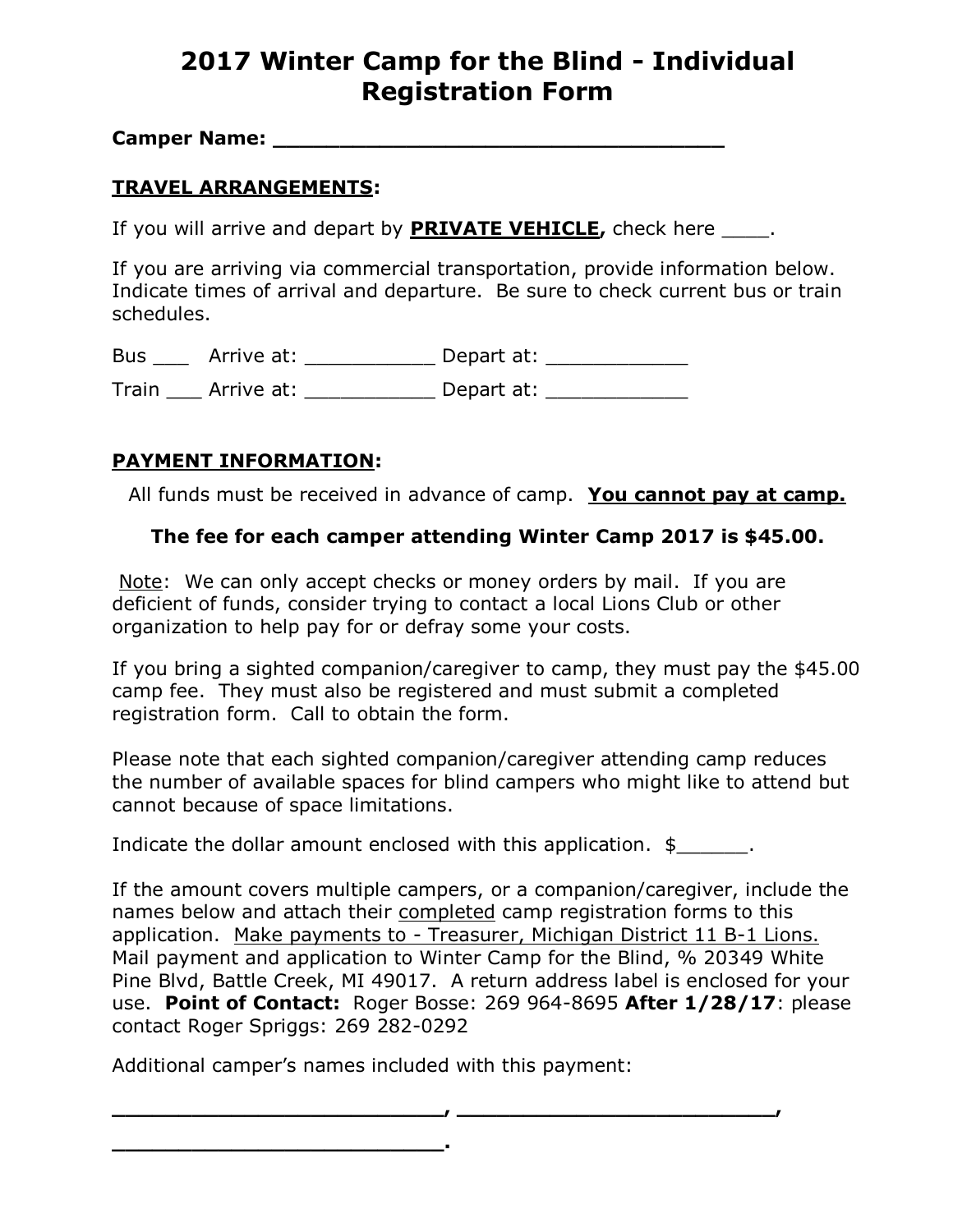# **2017 Winter Camp for the Blind - Individual Registration Form**

**Camper Name: \_\_\_\_\_\_\_\_\_\_\_\_\_\_\_\_\_\_\_\_\_\_\_\_\_\_\_\_\_\_\_\_\_\_\_\_\_** 

### **SLEEPING ACCOMODATIONS:**

\_\_\_\_\_\_\_\_\_\_\_\_\_\_\_\_\_\_\_\_\_\_\_\_\_\_.

The male and female dorms have upper and lower bunk beds. The first 40 men and women requiring lower bunks will be accepted. Any additional individuals requiring a lower bunk will be placed on a waiting list. Sighted companions will be placed on top bunks.

Do you require a lower bunk? Yes \_\_\_ No \_\_\_

*Several bunks are located in an upstairs area.*

Can you walk up and down stairs? Yes No

Are you bringing a Leader Dog? Yes No

### **If yes, you must bring your own bedding**.

List any special bunk partner requests you desire below. We reserve the right to assign bunks when special bunk partners are requested. Assignments will be honored as much as possible, but, they are not guaranteed.

List special requests here: \_\_\_\_\_\_\_\_\_\_\_\_\_\_\_\_\_\_\_\_\_\_\_\_\_\_\_,

### **PROVIDE ADDITIONAL INFORMATION HERE IF REQUIRED.**

If bringing a Companion/Caregiver, include that information here. Include their name, address and phone number and emergency information.

Individuals must pay camp fee and provide medical and emergency information.

\_\_\_\_\_\_\_\_\_\_\_\_\_\_\_\_\_\_\_\_\_\_\_\_\_\_\_\_\_\_\_\_\_\_\_\_\_\_\_\_\_\_\_\_\_\_\_\_\_\_\_\_\_\_.

\_\_\_\_\_\_\_\_\_\_\_\_\_\_\_\_\_\_\_\_\_\_\_\_\_\_\_\_\_\_\_\_\_\_\_\_\_\_\_\_\_\_\_\_\_\_\_\_\_\_\_\_\_\_.

\_\_\_\_\_\_\_\_\_\_\_\_\_\_\_\_\_\_\_\_\_\_\_\_\_\_\_\_\_\_\_\_\_\_\_\_\_\_\_\_\_\_\_\_\_\_\_\_\_\_\_\_\_\_.

If known, list the name of your local Lions Club. Please include the name of a club member and his/her phone number:

If you did not personally prepare this form, please provide the name of the preparer and a contact phone number below in case we need to ask a question regarding information on the registration form.

Name **Name Name Name Name Name** *Name Name Name Name Name Name Name Name Name Name Name Name Name NAME NAME NAME NAME NAME NAME NAME*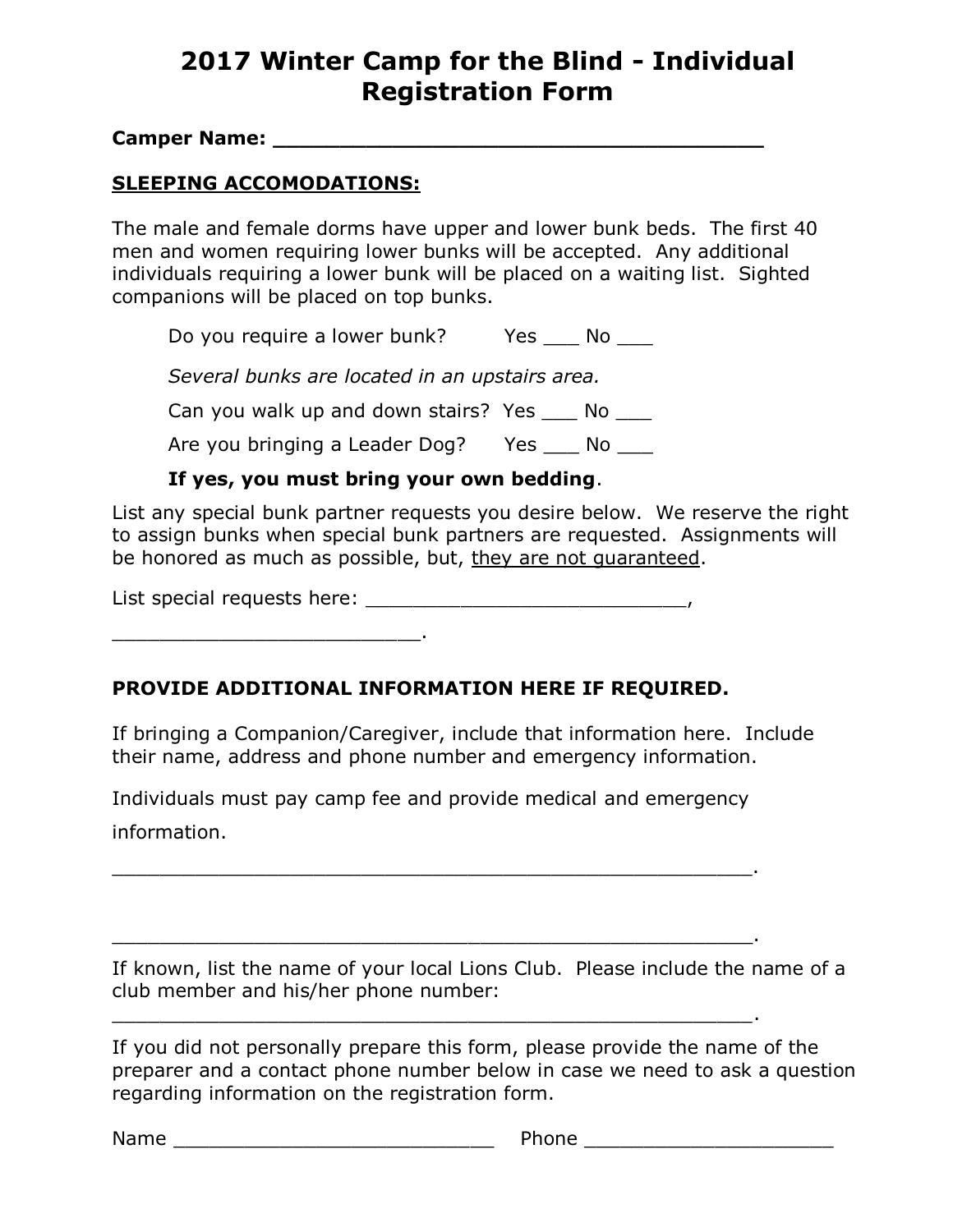# **2017 Winter Camp for the Blind - Individual Registration Form**

#### **Camper Name: \_\_\_\_\_\_\_\_\_\_\_\_\_\_\_\_\_\_\_\_\_\_\_\_\_\_\_\_\_\_\_\_\_\_\_\_\_**

If you mail multiple camper registrations in a single packet, make sure all applicable fees are included.

If you need more space for any part of this application, attach your information on a separate page.

### **FUNDS DISCLAIMER/PRIVACY POLICY**

Winter Camp for the Blind is operated by the Lions Clubs of Michigan District 11B-1 solely for the enjoyment of the attending visually impaired campers. All collected fees/funds are used solely for the operation of the camp. All work performed in support of the camp, except for camp employees, selected individuals such as medical support, entertainers, arts, crafts and games specialists, and some outdoor activities specialists, is provided on a voluntary basis by Lions' Clubs members from across the state or by other volunteers.

No individual (personal) information gathered on this application or on other documents developed for or used in the administration of the camp will be used or shared with any other individuals or organizations except in cases of emergency. No solicitation by outside interests will result from applicants providing personal information. Upon completion of the camp, all applications will be destroyed. Databases containing the names and addresses of current year camp attendees will be maintained in a secure location for use in developing future mailing lists for future camps.

Acknowledgement of Funds Disclaimer statement – Please sign.

\_\_\_\_\_\_\_\_\_\_\_\_\_\_\_\_\_\_\_\_\_\_\_\_\_\_\_\_\_\_\_\_ Date:\_\_\_\_\_\_\_\_\_\_\_\_\_\_\_\_.